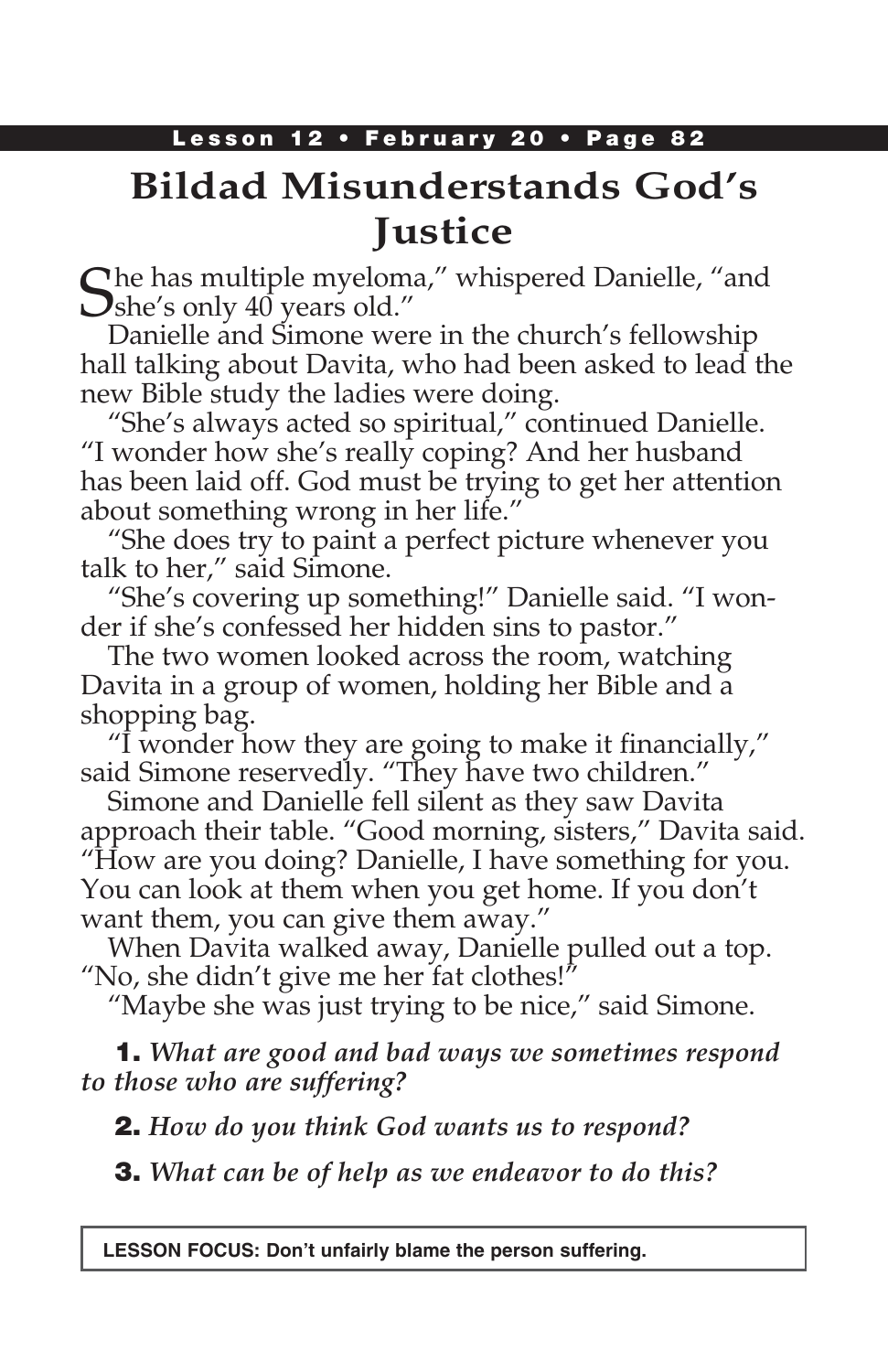# You Must Have Done Something Wrong

*Job 8:1-7, KJV*

**1 Then answered Bildad the Shuhite, and said, 2 How long wilt thou speak these things? and how long shall the words of thy mouth be like a strong wind?**

**3 Doth God pervert judgment? or doth the Almighty pervert justice? 4 If thy children have sinned against him, and he have cast them away for their transgression; 5 If thou wouldest seek unto God betimes, and make thy supplication to the Almighty;**

**6 If thou wert pure and upright; surely now he would awake for thee, and make the habitation of thy righteousness prosperous. 7 Though thy beginning was small, yet thy latter end should greatly increase.**

*Job 8:1-7, NIV* **1 Then Bildad the Shuhite replied: 2 "How long will you say such things? Your words are a blustering wind. 3 Does God pervert justice? Does the Almighty pervert what is right? 4 When your children sinned against him, he gave them over to the penalty of their sin. 5 But if you will seek God earnestly and plead with the Almighty, 6 if you are pure and upright, even now he will rouse himself on your behalf and restore you to your prosperous state. 7 Your beginnings will seem humble, so prosperous will your future be."**

Job was a righteous man, but God nevertheless allowed Job to suffer at the hands of Satan, first by losing nearly everything he owned and cherished, and then by allowing him to be afflicted with painful sores. But Job refused to curse God or accuse Him of wrongdoing.

Three of Job's friends came to comfort him. But though they sympathized with Job, they wrongly contended that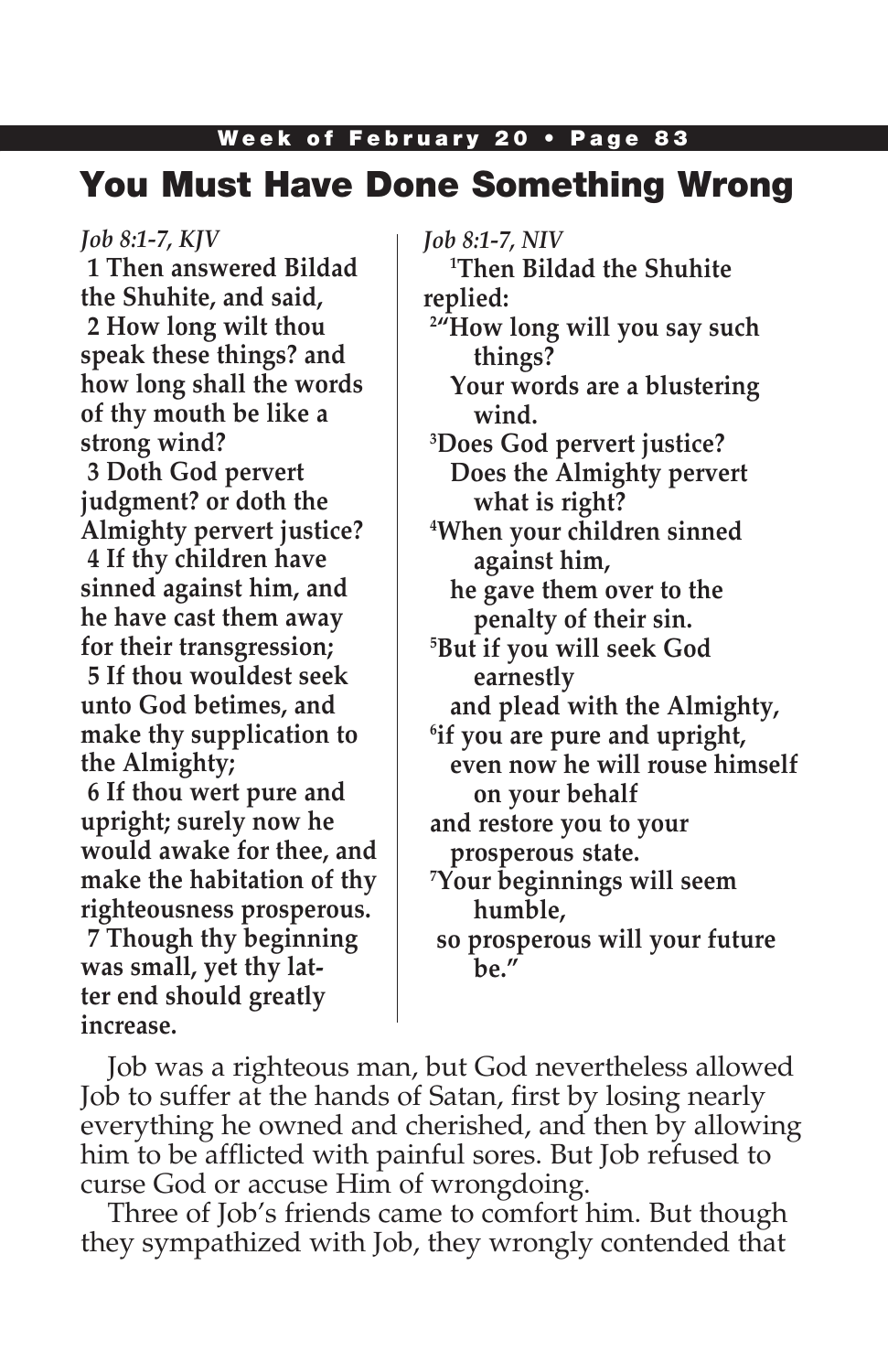he must have done something wrong and that he therefore deserved what was happening to him. The first to speak, Eliphaz, said that those who do evil will inevitably be punished, and Job must be suffering because of some sin he'd committed (4:1—5:27). Job insisted however that he was innocent of wrongdoing  $(6:1 - 7:21)$ .

Then Bildad spoke, saying that Job's claim of innocence was without merit and that his words were like "a blustering wind" (8:2). To Bildad, Job's defense of himself was fruitless and his words would not be heard by God.

Bildad reminded Job that God does not pervert justice. He then cited what happened to Job's children as evidence that God does not act unjustly. It seems that Job's children spent a lot of time feasting (1:4-5), and Bildad presumed they did something God considered sinful. Consequently, the children died when a mighty wind caused where they were celebrating to collapse (1:18-19). Bildad was convinced that Job's suffering must therefore be God's just penalty for his sins as well, and the only thing that would end Job's misery and restore his fortunes would be to return to God and to live a pure and upright life.

4. *What did Bildad's response to Job's suffering indicate about his understanding of the link between sin and suffering?*

5. *What example did he cite to support this?*

6. *How did this affect his understanding of what Job needed to do if he wanted his health and fortunes to be restored?*

# You Could Learn from Observation

*Job 8:8-10, KJV*

**8 For enquire, I pray thee, of the former age, and prepare thyself to the search of their fathers:**

**9 (For we are but of** 

*Job 8:8-10, NIV* **8 "Ask the former generation and find out what their ancestors learned, 9 for we were born only yesterday**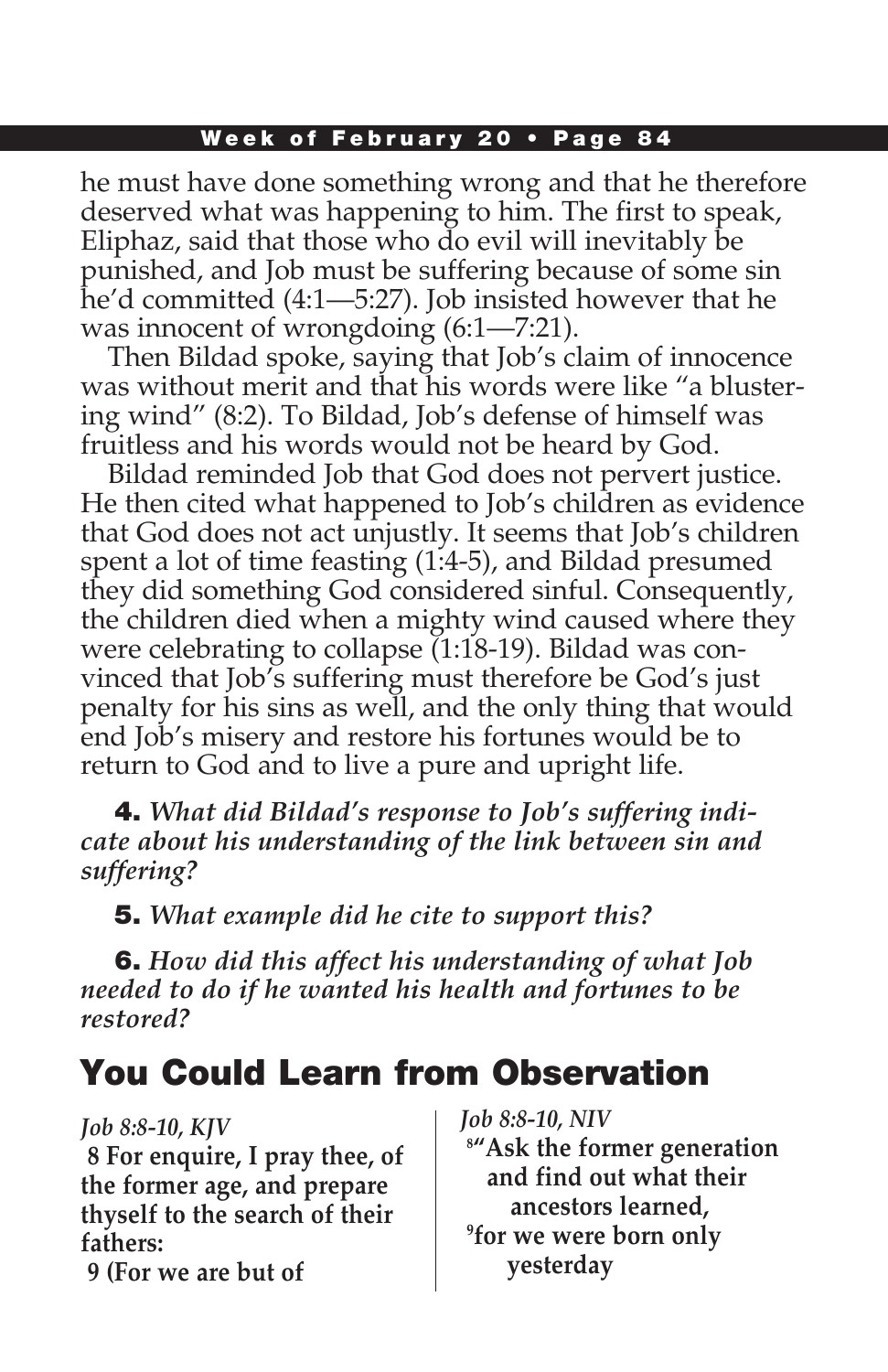**yesterday, and know nothing, because our days upon earth are a shadow:) 10 Shall not they teach thee, and tell thee, and utter words out of their heart?**

 **and know nothing, and our days on earth are but a shadow. 10Will they not instruct you and tell you? Will they not bring forth words from their understanding?**

To reinforce his conclusion that Job was suffering because of something he'd done wrong, Bildad urged Job to remember what former generations had learned about God's justice and the link between suffering and sin.

The tradition of ancient wisdom said that you always got what you deserved in life. If you were experiencing good things, it must be because you were living righteously. If you were suffering, it must be because you had sinned. Job may have believed this himself in relation to other people. Bildad pleaded with Job to give due attention to the lessons of their ancestors and evaluate his current predicament accordingly. So, the "understanding" (vs. 10) from the past that Bildad said would explain Job's suffering would simply repeat that Job was at fault and that was why he was suffering.

7. *What did Bildad urge Job to take note of? For what purpose?*

## Your Path to Restoration

#### *Job 8:20-22, KJV*

**20 Behold, God will not cast away a perfect man, neither will he help the evil doers:**

**21 Till he fill thy mouth with laughing, and thy lips with rejoicing. 22 They that hate thee** 

*Job 8:20-22, NIV*

- **20"Surely God does not reject one who is blameless**
- **or strengthen the hands of evildoers.**

**21He will yet fill your mouth with laughter and your lips with shouts of joy.**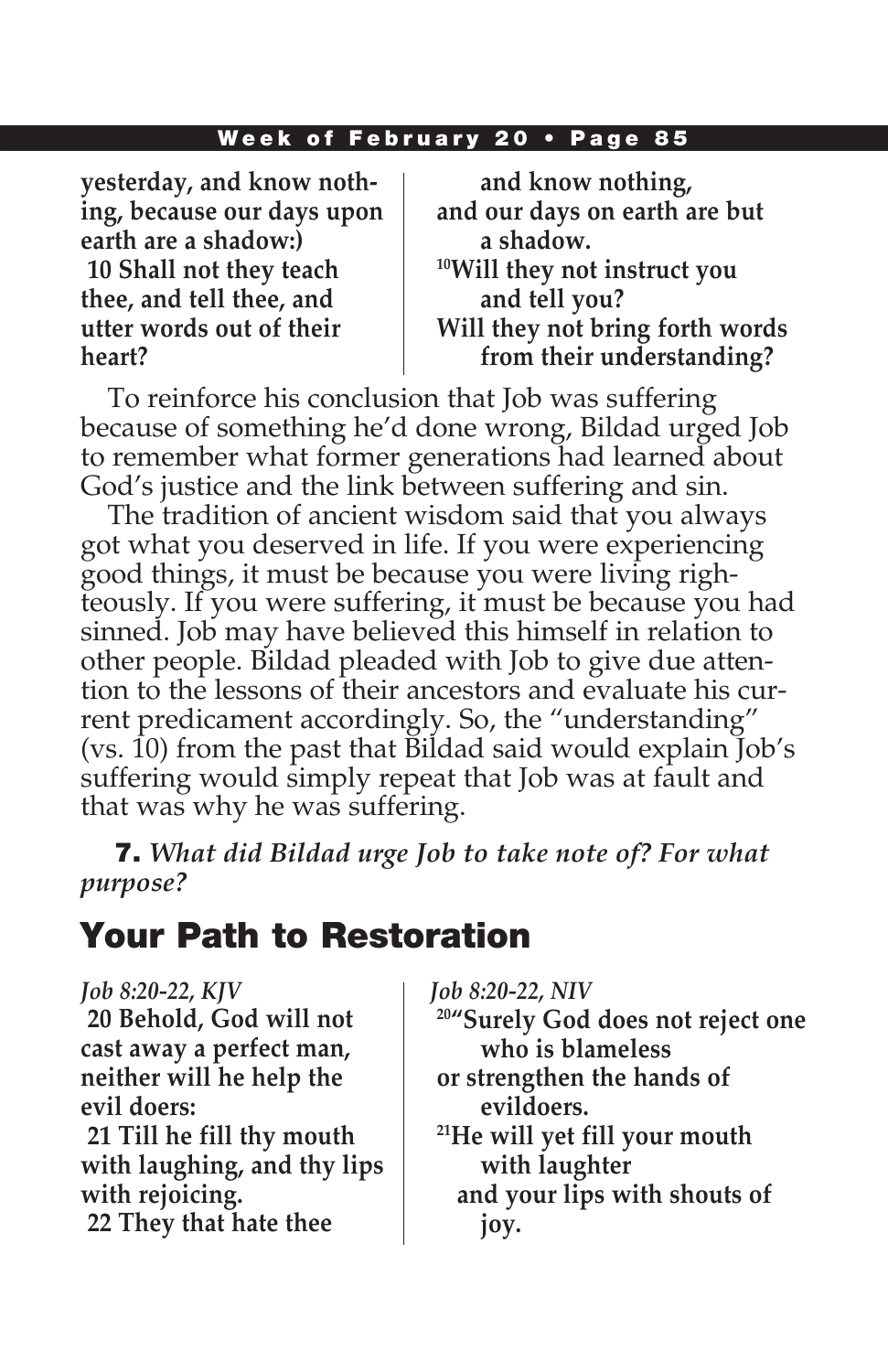**shall be clothed with shame; and the dwelling place of the wicked shall come to nought.**

**22Your enemies will be clothed in shame,** 

 **and the tents of the wicked will be no more."**

Bildad believed that God will not reject the blameless nor give strength to those who are evil. Since Job was suffering, God must be rejecting Job; therefore, he could not claim to be blameless. The only way Job could be forgiven and his fortunes restored was to acknowledge his sin and live a blameless life (8:5-7).

Bildad was wrong. He didn't know the actual reasons why Job was suffering. But he was right about one thing: Job's fortunes would be restored. However, Job's restoration would occur under circumstances that did not involve his confession of the sin he supposedly had.

 What Job and his three friends did not understand is that people often suffer even though they have done nothing wrong. Those who are good may experience bad things in life; those who aren't may experience good things. Although it's true that some suffering is the result of sin and sometimes people are blessed because they've been good, at other times the opposite is true. As in Job's case, sometimes things are going on behind the scenes that are unknown or not well understood.

What Job was experiencing was not the result of some horrific sin he had done. And because of their faulty understanding of the link between sin and suffering, Job's friends unfairly and unjustly blamed Job. Sometimes we just don't know why people are suffering. And when we don't know, it's best not to claim that we do.

8. *What else did Bildad note to reinforce his belief about the connection between sin and suffering?*

9. *Even though Bildad was wrong about the cause of Job's suffering, what was he right about?*

10. *What lesson did Job and his friends need to learn?*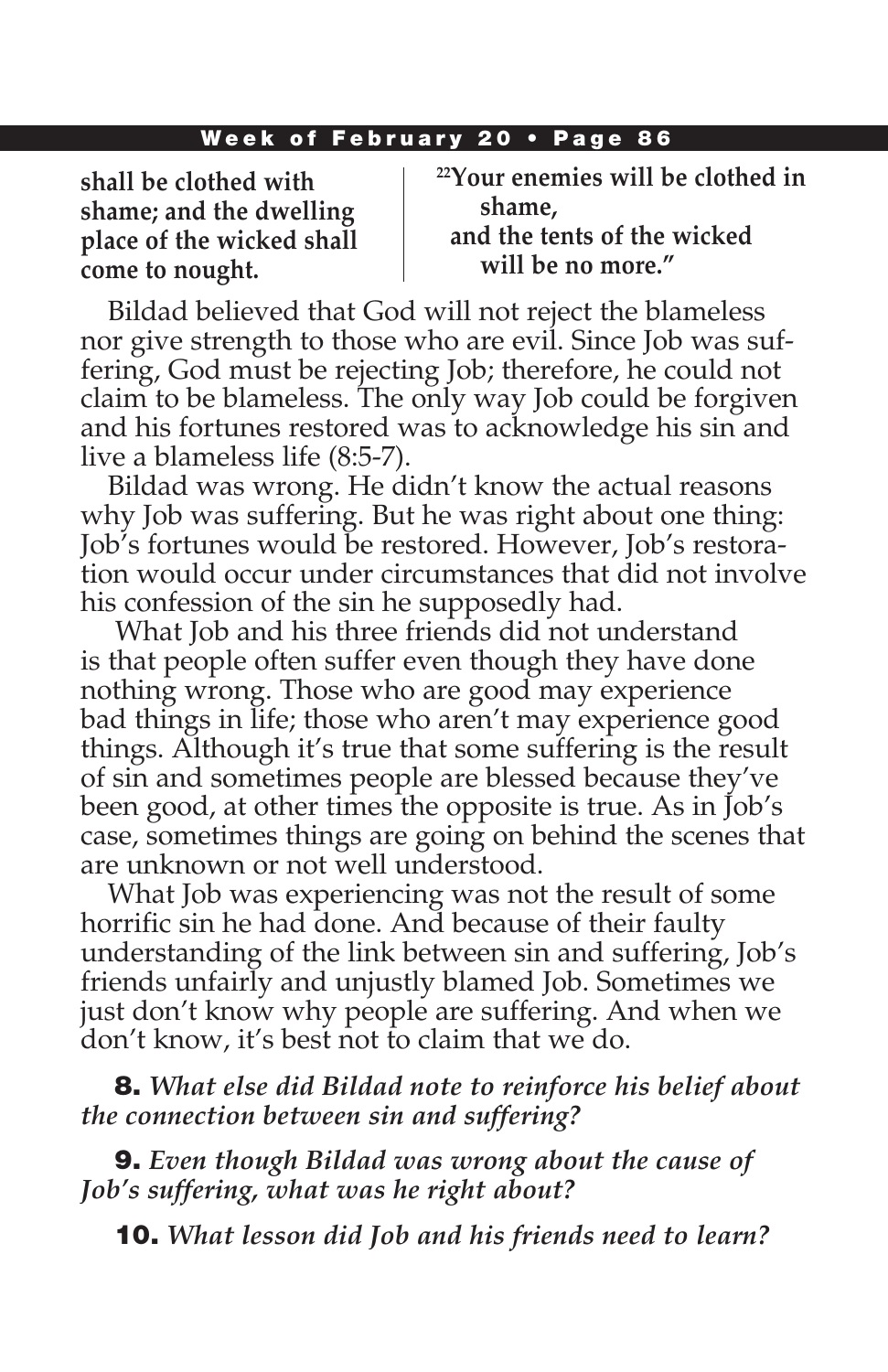### Week of February 20 • Page 87 Sometimes We Just Don't Know

I once counseled two parents who were struggling to make sense of the death of their son who was born with a heart defect. They knew shortly after his birth that his life would lack in quality and years. Initially they accepted his prognosis and tried to make the best of it. But in the days following his death, they began to blame themselves for what happened to him, believing that this must be God's punishment for some sin they committed. Reminding them of what happened to Job helped them accept that the cause of their son's illness was unknown, so they had no basis for blaming themselves or others for it.

At another time, I counseled a father of two as he struggled to make sense of why his life was destined to be cut short by cancer. He said he'd been faithful to God and that he and his family had done their best to be obedient to Him. He insisted that he wasn't getting what he deserved. He began to doubt God's justice and questioned if his lifelong devotion to Him had been worth the effort.

I reminded my friend that it's true that we don't always get what we think we deserve in life. Sometimes bad things happen to us even though we've lived an upright life; but sometimes good things happen even when we haven't been as good as God desires. What's important is to continue to trust in God and to remain faithful to Him even when life seems unfair or we are suffering through no fault of our own.

### 11. *What are ways you are sometimes inclined to respond when you or others are suffering?*

12. *What are some things you've learned as you've helped others deal with their suffering or in responding to your own?*

13. *What are some things you can and perhaps ought do differently as you respond to times of personal suffering or as you help others respond to theirs?*